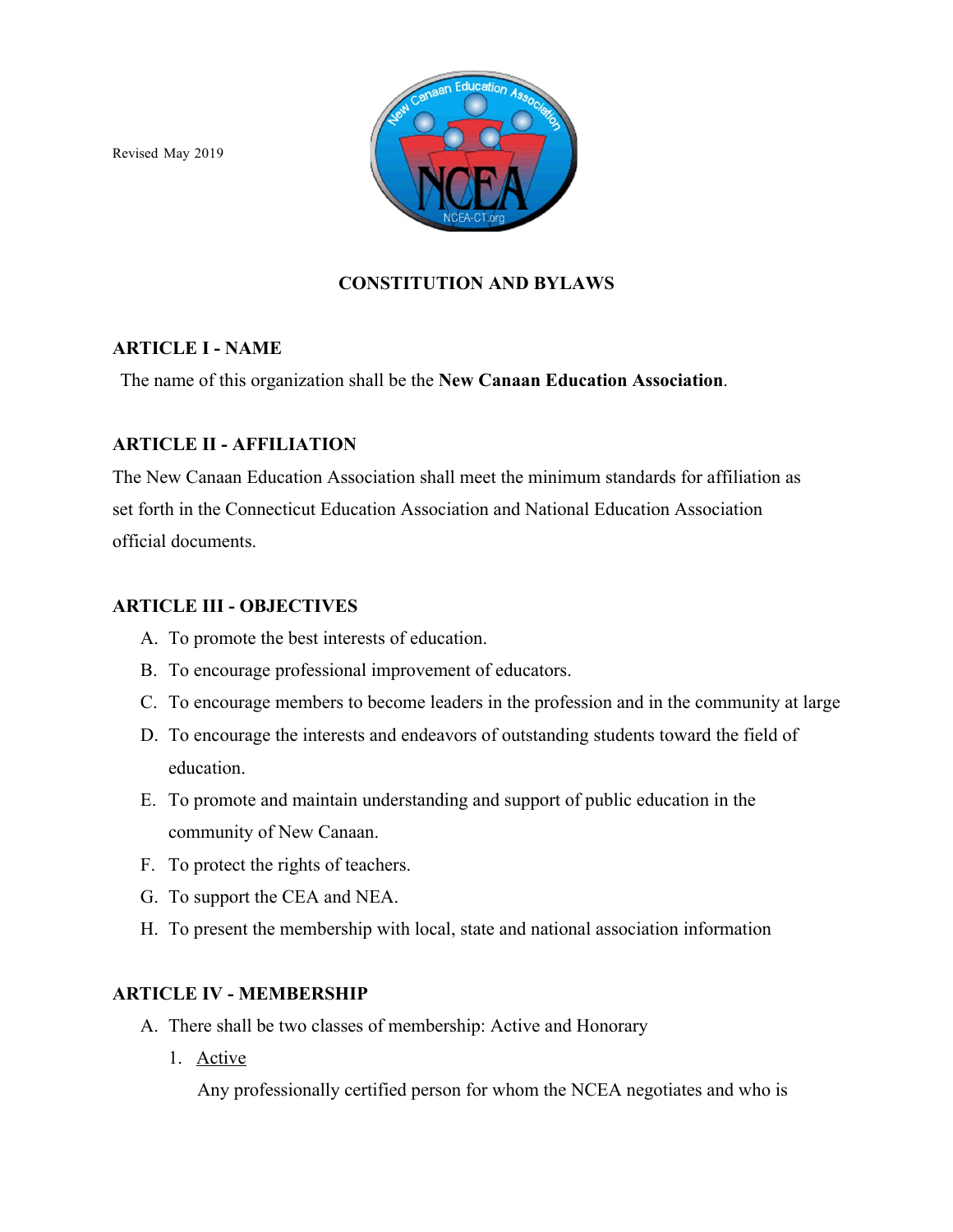engaged in educational service in the public schools of New Canaan shall be eligible for active membership.

2. Honorary

All former members who have retired from service in the New Canaan Public Schools shall, upon request, become honorary members and shall be exempt from the payment of dues. They shall have the privileges of active members except those of voting and holding office. The NCEA shall pay the CEA dues for a period not to exceed one year for any honorary member.

### **ARTICLE V - DUES**

- A. The Executive Board in executive session will recommend the amount of dues for the next school year.
- B. Membership dues in this organization will be voted on at the Annual Spring Meeting.

### **ARTICLE VI - OFFICERS AND CHAIRS**

- A. The officers shall be:
	- 1. President
	- 2. Vice-president
	- 3. Secretary
	- 4. Treasurer
- B. The chairs shall be:
	- 1. Membership Chair
	- 2. Scholarship Chair
	- 3. Political Chair
	- 4. Social Chair
- C. No more than 4 officers and chairs can come from the same level (high school, middle school, elementary school).
- D. If the position of an elected officer becomes vacant, the President, with advice and consent of the Executive Board, shall appoint an interim replacement within 10 school days of the vacancy.
- E. Executive officers of the Association may be impeached for violation of the Code of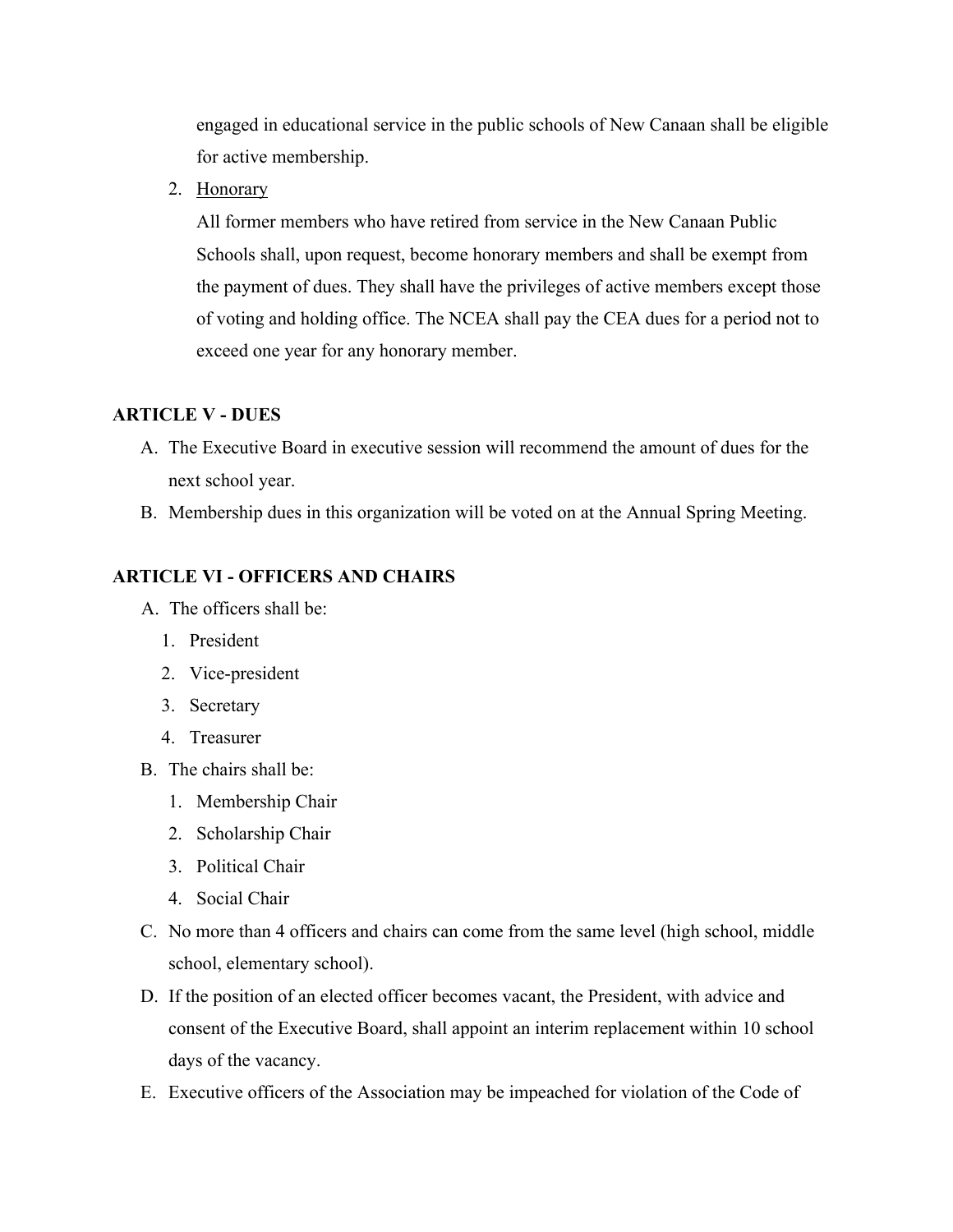Ethics of the Education Profession for misfeasance, for malfeasance, or for nonfeasance in office.

- 1. Impeachment proceedings against an officer may be initiated by written petition submitted to the Executive Board by at least 1/3 of the Executive Board members.
- 2. If after a due process hearing, a 2/3 vote of the Executive Board membership shall sustain the charge, the office shall become vacant.
- 3. The president shall be the chief executive officer of the Association and its policy leader.

### F. The **President** shall:

- 1. Represent the Association as spokesperson on matters of policy or assign, at the president's discretion, responsibility for such representation.
- 2. Prepare the agenda for and preside over meetings of the Executive Board and of the general membership.
- 3. Appoint, except as provided in these Bylaws, all chairpersons of committees; such chairpersons to serve at the pleasure of the president, except where a term is fixed by these Bylaws.
- 4. Serve as an ex-officio member of all committees with voting rights only in the case of a tie vote except as provided in these Bylaws.
- 5. Authorize orders and sign checks drawn upon the Association's treasury.
- 6. Present a written, annual report, which includes, but is not limited to, the work completed by the NCEA over the course of the school year. This report will be presented to the membership at the Annual Spring Meeting.
- 7. Appoint a parliamentarian who should be present at all general membership meetings.
- 8. Be a delegate to the CEA and NEA Representative Assemblies. If the president is unable to attend either of these assemblies, the first alternate delegate shall attend.
- 9. When present, preside over the local delegation to the Representative Assemblies of the CEA and the NEA.
- 10. Perform such other duties as are customarily assumed by the chief executive officer of an association.

#### G. The **Vice-President** shall:

1. Perform the duties of the president during a presidential absence.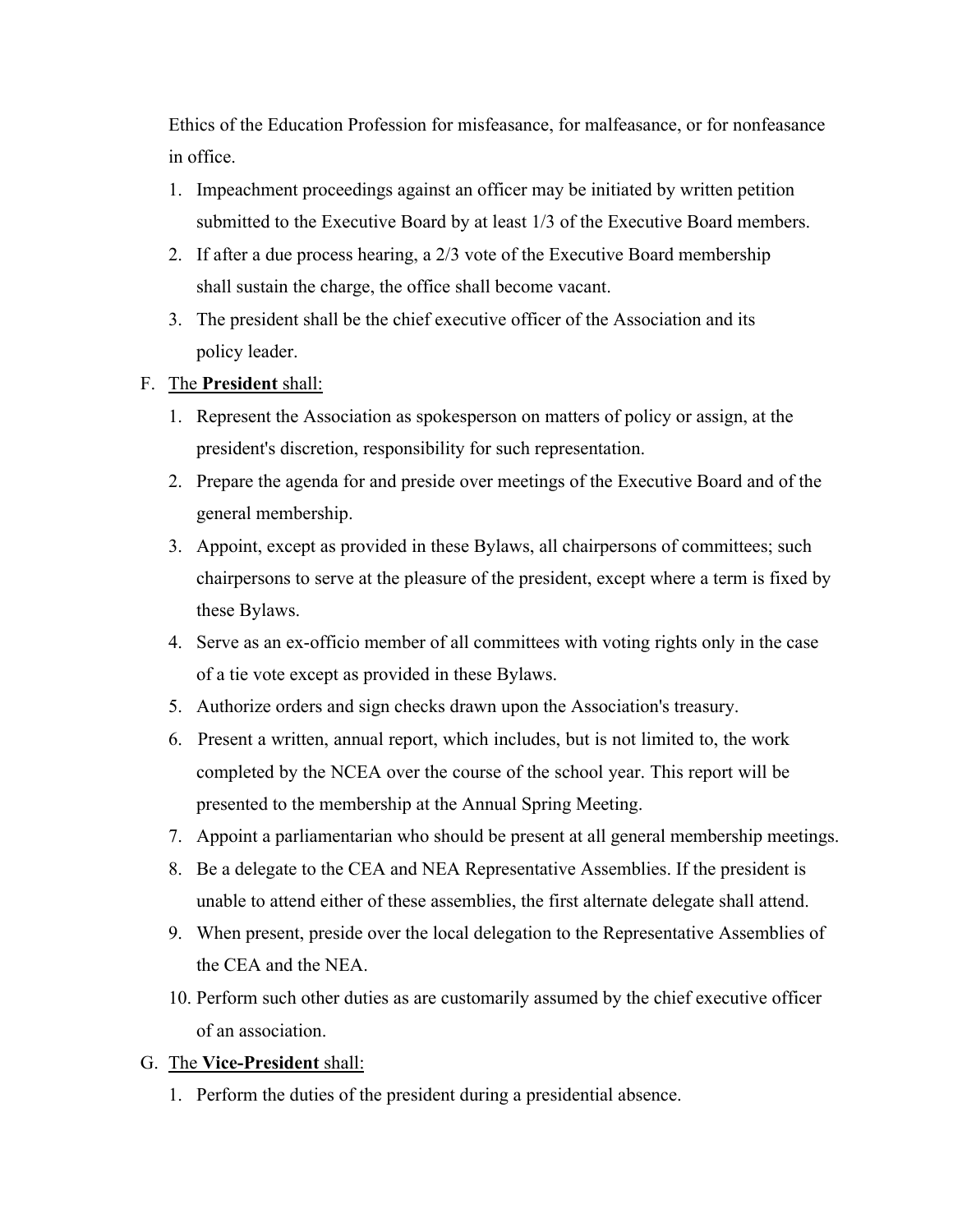- 2. Conduct annual elections for delegates to the NEA and CEA Representative Assemblies.
- 3. Assume the responsibilities of the Political, Social and Scholarship committees in case of a vacancy.
- 4. Perform such other duties as are stipulated by the Constitution, by these Bylaws, and by the President.
- 5. Whenever possible, attend the CEA County Forum.
- H. The **Secretary** shall:
	- 1. Keep formal records of all meetings and procedures of the Association and of the Executive Board.
	- 2. Be custodian of the Constitution, Bylaws**,** minutes, and official correspondence.
	- 3. Maintain a record of attendance at Executive Board Meetings.
- I. The **Treasurer** shall:
	- 1. Act as receiver and custodian of all funds of the Association make all transfers and payments from those funds as duly authorized; keep an itemized record of receipts and expenditures.
	- 2. Make a written report for (l) the Annual Spring Meeting and (2) the regular meetings of the Executive Board.
	- 3. Prepare, with the assistance of the Executive Board, the annual budget for presentation to the membership at the Annual Spring Meeting.

## J. The **Membership chair** shall:

- 1. Keep a record of membership in the NCEA, CEA and NEA.
- 2. Update the membership periodically.
- 3. Make a report at the regular meetings of the Executive Board.

## K. The **Scholarship Chair** shall:

- 1. Organize and chair a committee that will fundraise throughout the year for scholarship purposes.
- 2. Make recommendations to the Executive Board each year regarding scholarship awards.
- 3. Chair a committee, if necessary, to determine scholarship award winner(s).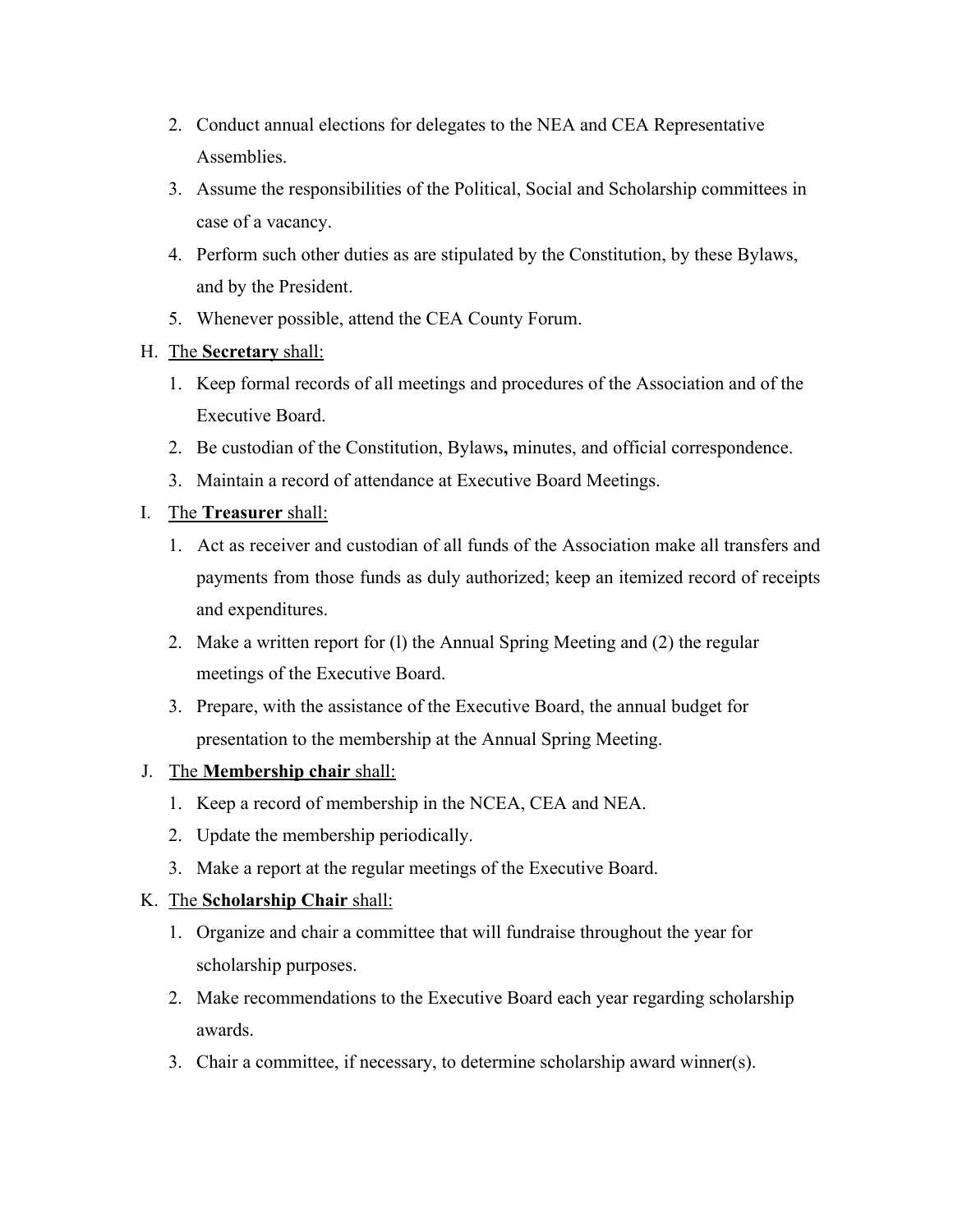## **L.** The **Political Chair** shall:

- 1. Attend all Board of Education, Board of Finance and Town Council meetings relating to working conditions of teachers (ie: Budget).
- 2. Attend the President's Forum and County Forum meetings.
- 3. Coordinate with other locals.
- 4. Attend the CEA-RA and NEA-RA.
- 5. Attend educational and political rallies.
- 6. Collect and report to the Executive Board on political news regarding education at the state and national level
- 7. Maintain a blog or other presence on the NCEA website.
- 8. When needed, send out emails to general membership regarding education advocacy.

## M. The **Social Chair** shall:

- 1. Plan and organize social events to recognize achievements and celebrate milestones for the NCEA staff.
- 2. Plan and organize meetings and gatherings for CEA business hosted by the NCEA.

# **ARTICLE VII - BUILDING REPRESENTATIVE**

A. Each building shall have at least two building representatives. If a school has more than ninety members, the president or his/her designee may choose an additional building representative. Staff members assigned to more than one school shall be counted where membership dues have been paid.

# B. The **Building Representative** shall:

- 1. Be an active dues-paying member of the NCEA, CEA, and NEA.
- 2. Attend monthly meetings of the Executive Board and serve as a voting member.
- 3. Distribute NCEA materials.
- 4. Serve as a conduit for information between the building you represent and the NCEA.
- 5. Be knowledgeable of the contract.
- 6. Serve as an Association advocate for members at the building level. Be an Association witness or link to our UniServe representative.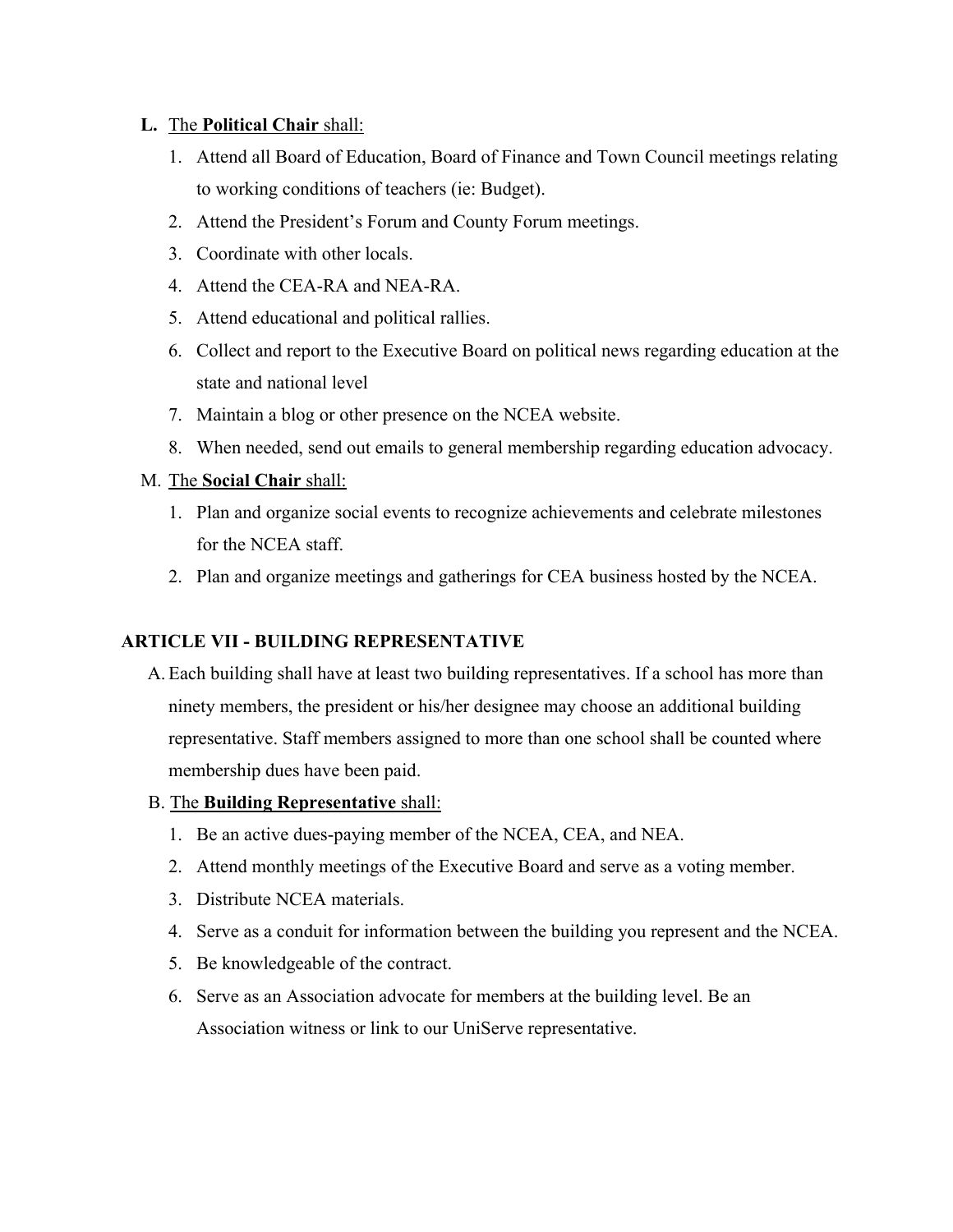### **ARTICLE VIII - EXECUTIVE BOARD**

A. The voting members of the executive Board shall consist of:

- 1. All four officers
- 2. The authorized number of building representatives from each building.
- 3. All Chairpersons (Membership, Scholarship, Political and Social)
- 4. The immediate past president
- 5. The chairperson of the Negotiating Team
- B. Executive Board meetings are open to all members of the NCEA. There shall be at least one Executive Board meeting per school month.
- C. The Executive Board, as a representative body, shall:
	- 1. Assume full responsibility for the functioning of the Association, as stipulated by the Constitution and Bylaws, and other duties as are customarily performed by the Executive Board of an association.
	- 2. Assist the treasurer in the preparation of the annual budget.
	- 3. Have the power to remove its own members for cause by a vote of 2/3 of the total Executive Board membership.

## **ARTICLE IX - NOMINATIONS AND ELECTIONS**

- A. A designee appointed by the president shall chair an Officers Election Committee composed of a building representatives from each school.
- B. The Officers Election Committee shall conduct all elections for the Association.
- C. To be eligible for elective office one must be a tenured faculty member and have been a member of the NCEA Executive board the year prior to election.
- D. The Officers Election Committee shall produce a ballot consisting of all members interested in running for each position. The Officers Election Committee will distribute the ballot via the building representatives, to all NCEA members in good standing no later than March 15th. The ballot is to be designed by the Nominations and Elections committee, approved by the Executive Board, distributed to the general membership for a vote and returned to the building representatives to be tallied by the Election Committee for the election of officers.
- E. Election of officers shall be certified at the Annual Spring Meeting.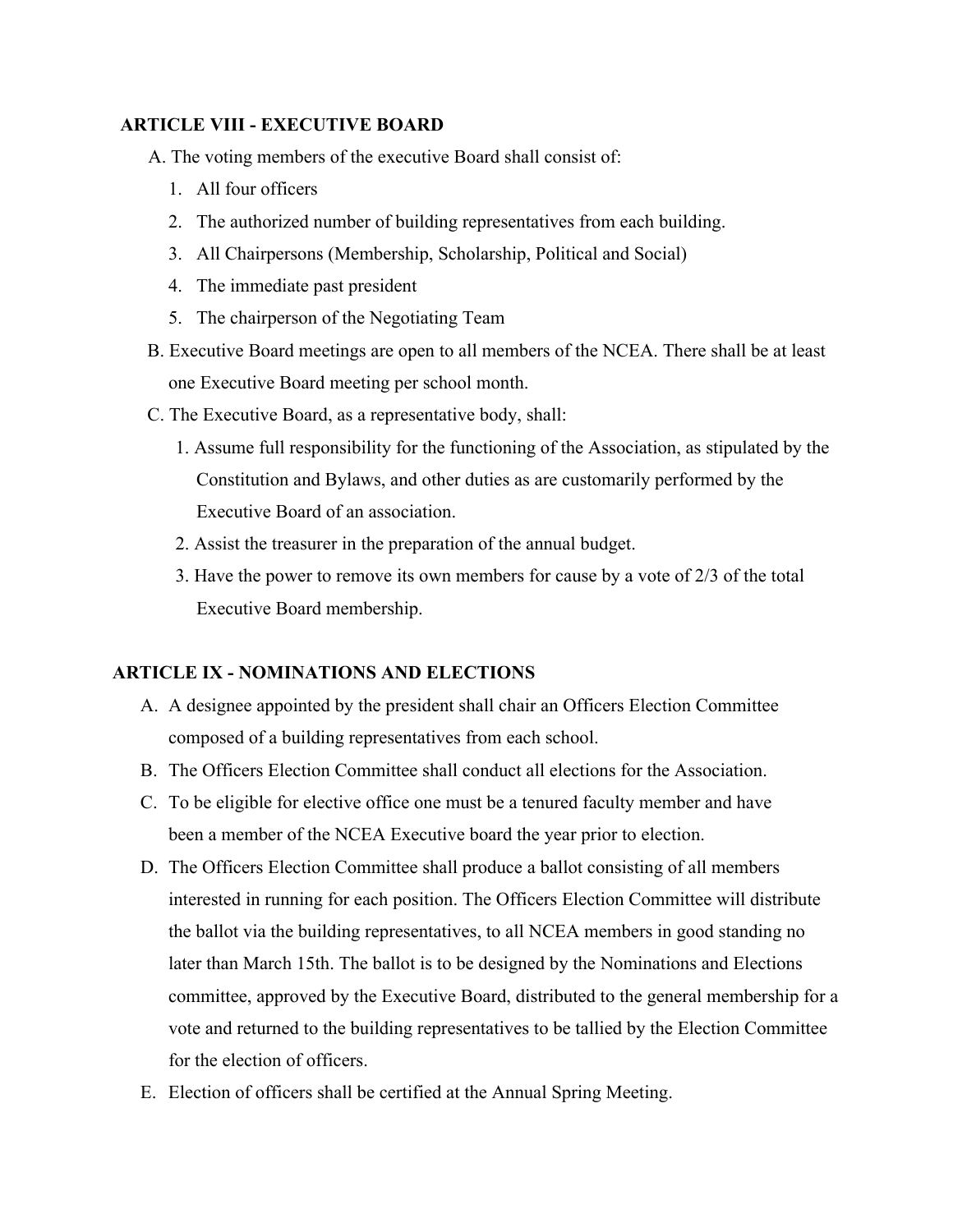- F. Officers-elect shall assume full responsibility of office from their predecessors on July 1. Tenure of office shall be from July 1 to June 30 for a two-year term.
- G. The nominee elected to position of president shall also be elected to the position of delegate to the CEA and NEA Representative Assemblies. If the president is unable to attend either of these assemblies, the first alternate delegate shall attend.
- H. The secretary may be instructed to cast one ballot for Candidates to the CEA and NEA Representative Assemblies if following a period of open nominations, the number of candidates are equal to or less than the number of delegate's positions to be filled.

### **ARTICLE X - AMENDMENTS**

An amendment may be initiated by the Executive Board or by a petition signed by not less than

25 members. The Constitution may be amended at the Annual Spring Meeting of the Association by a two-thirds affirmative vote, provided that written notice of the nature of the proposed changes shall have been given to the members at least 7 calendar days in advance and recorded by the secretary of the Association. An amendment action shall be taken by a written ballot or show of hands of all members.

### **ARTICLE XI - BYLAWS**

This Association shall adopt Bylaws necessary for its operation as incorporated in the Constitution. The Bylaws may be amended or revoked by two-thirds vote of the members present at a general meeting.

#### **ARTICLE XII - RATIFICATION**

Upon ratification by two-thirds of the membership, this Constitution shall take immediate effect.

### **BYLAWS**

- 1. One member one vote principle shall apply for representation on governing bodies.
- 2. The members of the Association who attend the General Membership Meeting shall conduct business.

3. There shall be at least one General Membership meeting a year, one of which shall be the Annual Spring Meeting. The Annual Spring Meeting shall be held no later than May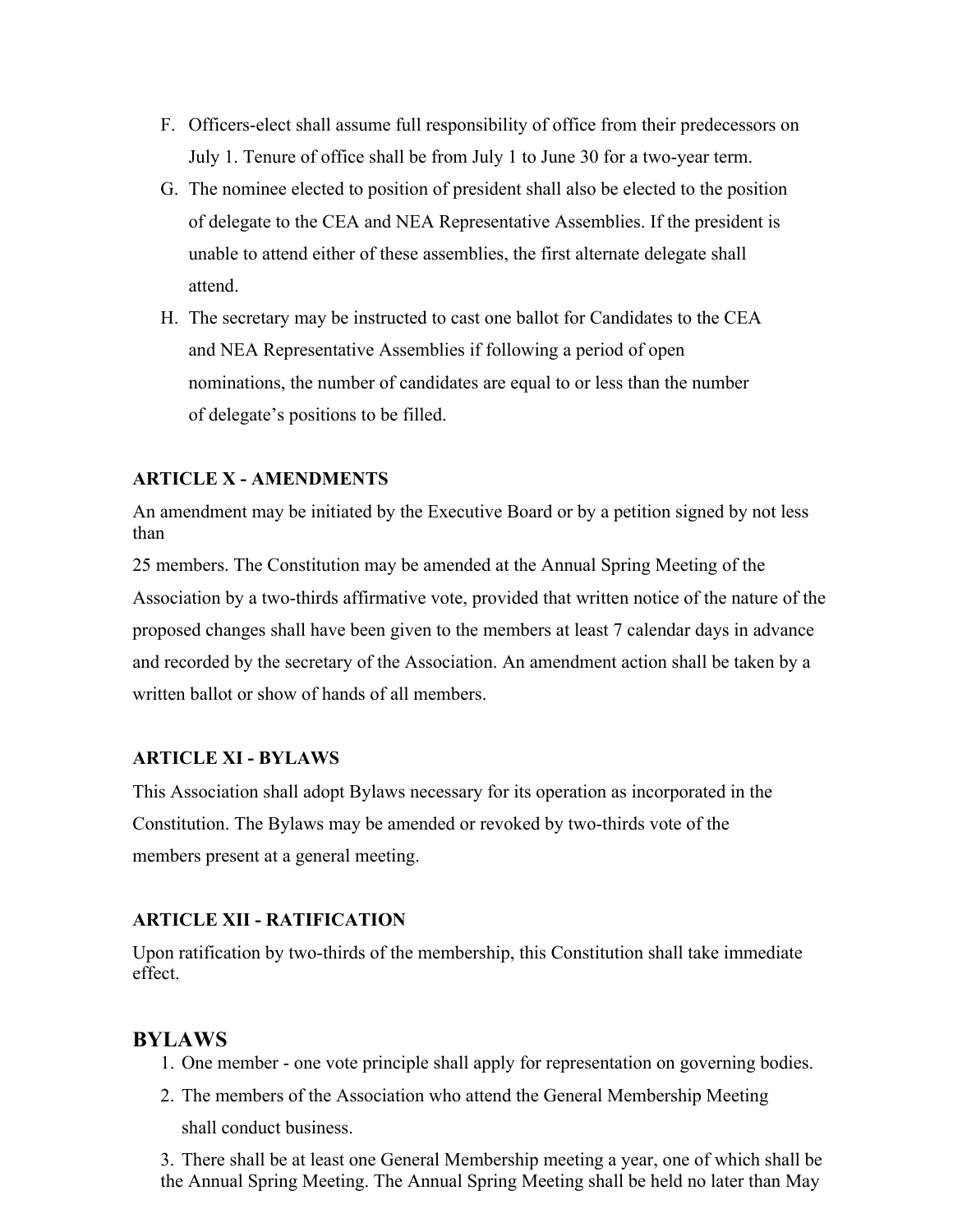30.

- 4. Special or emergency meetings shall be called at the request of the president or 20 percent of the membership.
- 5. All reasonable expenses of officers and delegates representing the Association at official gatherings shall be paid by the Association on presentation to the treasurer of all receipts.
- 6. The presiding officer shall honor a request for a secret ballot on any motion made by any five members.
- 7. The Association shall guarantee open nominations.
- 8. No votes shall be cast in absentia at a General Membership Meeting.
- 9. The NCEA accepts the Code of Ethics of the NEA and CEA.
- 10. Following written notice to the membership requesting nominations, the Executive Board shall elect delegates to the CEA and NEA Assemblies.
- 11. The standing committees of this Association shall be Scholarship, Political and Social. Other committees may be created at the discretion of the Executive Board.
- 12. Membership on a committee is open to any interested member. If there is no representation by June 1, building representatives may be appointed by the incoming president.
- 13. The term of office for building representatives and standing committee members, including chairpersons, shall be from July 1 to June 30. If there is no interest by the membership in serving as a Building Rep. or Committee Chair, Building Rep and Committee Chairs may be appointed by the President.
- 14. The President, together with the Executive Board, shall determine the need for and sanction the selection of any ad hoc committees.
- 15. Annual dues shall be set as a part of the annual budget and approved by 2/3 of members present at Annual Spring Meeting. Dues may be paid in two ways: through payroll deduction, and directly by October 15th.
- 16. The Executive Board may recommend special assessments. The monies shall be collected if approved by a 2/3 majority of the ballots cast by active members.
- 17. The Association shall enter into a contract with the CEA governing the transmittal of Association dues.
- 18. The fiscal year shall be July 1 through June 30.
- 19. Any parliamentary question not covered in the constitution shall be referred to Robert's Rules of Order for final determination.
- 20. A copy of this constitution shall be available to all members of the Association.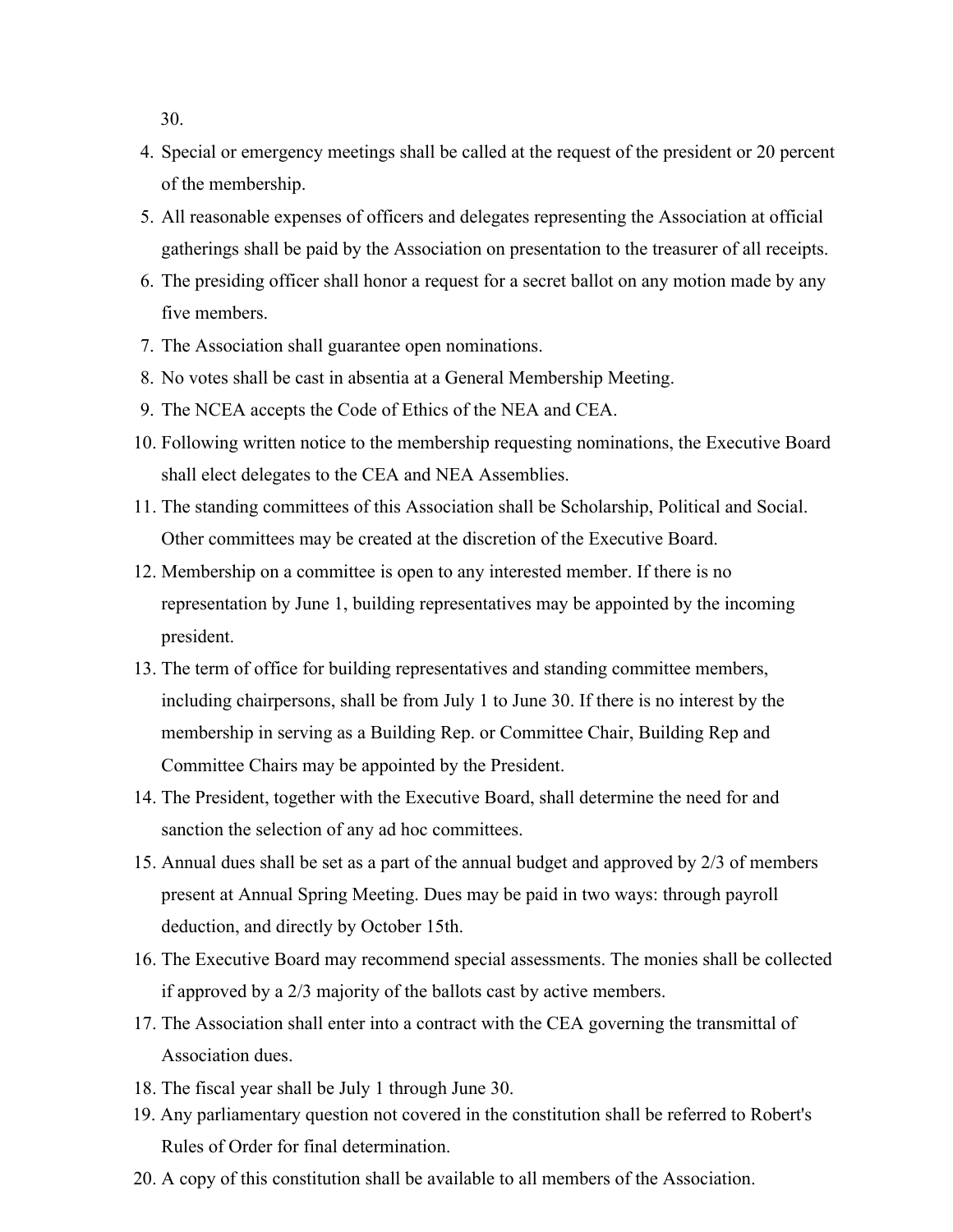- 21. Negotiations Procedure.
	- A. Selection of Negotiators
		- i. All members of the negotiating team must be tenured and also a member of the NCEA.
		- ii. Two members of the negotiating team should have served as negotiators for the prior contract.
		- iii.The negotiating team should include: men and women, at least one new team member and membership from all three levels**,** preferably one from each school.
		- iv. The Executive Board of the NCEA shall recommend a slate of negotiators to the general membership during the year prior to the commencement of negotiations.
		- v. The recommended slate of negotiators is voted on by the NCEA membership during the Annual Spring meeting prior to the commencement of negotiations.
		- vi. Negotiators shall serve for the length of the contract. Compensation is 3% of the base salary in contract negotiation years. During non-negotiating years, members of the negotiating team will be compensated at a rate of \$20 per hour for their services, if needed.
		- vii. The negotiating team, in consultation with the president, shall designate one of their members as chairperson.
		- viii. Representatives from the negotiating team, along with the president, shall negotiate issues, which require bargaining during the life of the contract.
		- ix. In the event of a vacancy on the negotiating team, the Executive Board may elect a replacement.
	- B: Proposals for Negotiation
		- i. Negotiations will commence in accordance with state statute.
		- ii. The negotiating team shall solicit feedback from the membership for the proposal package.
		- iii.The negotiating team shall present negotiation updates to the membership via informational meetings in the buildings**.**
		- iv. The final negotiated agreement, unless determined by binding arbitration, shall be submitted to the Executive Board and then to the membership to be voted upon at a general meeting.
	- C: Professional Negotiator